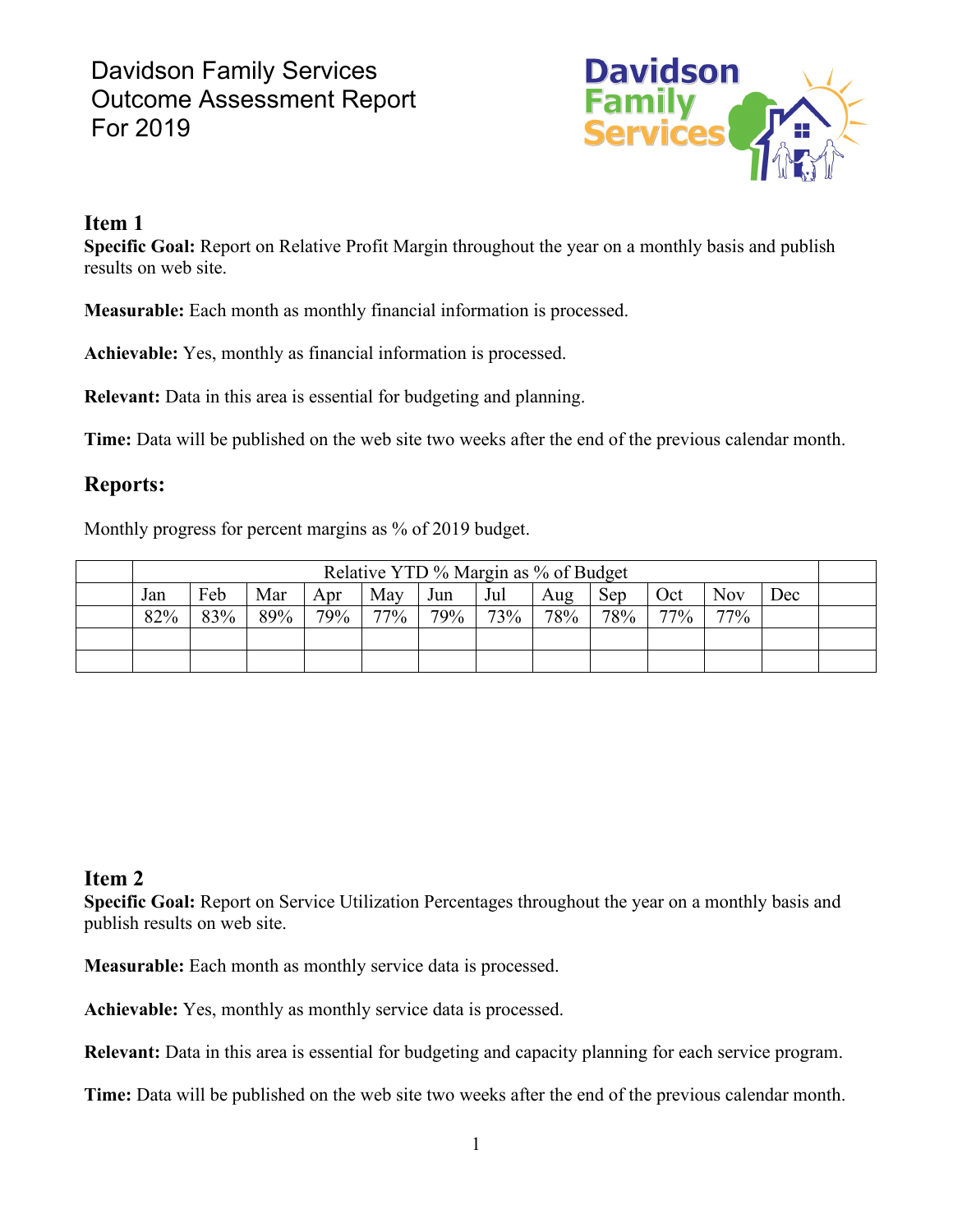

## **Reports:**

Monthly progress for percent utilization by service type:

|            | Utilization % |     |     |     |     |     |     |     |     |     |     |     |
|------------|---------------|-----|-----|-----|-----|-----|-----|-----|-----|-----|-----|-----|
|            | Jan           | Feb | Mar | Apr | May | Jun | Jul | Aug | Sep | Oct | Nov | Dec |
| <b>RS</b>  | 95            | 95  | 96  | 96  | 99  | 97  | 95  | 98  | 98  | 99  | 96  |     |
| DS         | 72            | 76  | 74  | 78  | 73  | 77  | 81  | 75  | 85  | 85  | 82  |     |
| <b>TFC</b> | 98            | 92  | 99  | 99  | 99  | 97  | 93  | 91  | 92  | 98  | 97  |     |
| <b>CN</b>  | 71            | 66  | 71  | 65  | 62  | 56  | 66  | 73  | 66  | 71  | 63  |     |
| <b>CLS</b> | 81            | 74  | 88  | 87  | 90  | 88  | 88  | 81  | 78  | 82  | 69  |     |
|            |               |     |     |     |     |     |     |     |     |     |     |     |

RS- residential supports services

DS – day supports services

TFC – Therapeutic Foster Care

CN - Community Networking

CLS – Community Living & Supports

### **Item 3**

**Specific Goal:** Report on Status of the goal of maintaining the amount of revenue in Accounts Receivable at 5%/50% or less. The goal is measured as the ratio of accounts receivable at the end of the month to the amount of revenue posted for the month of interest. The baseline is 5%/50%.

**Measurable:** Each month as revenue information is processed.

**Achievable:** Yes, monthly as financial information is processed and analyzed.

**Relevant:** Accounts receivable information is relevant for budgeting and planning, payroll, accounts payable, tax payroll, and other cash flow information.